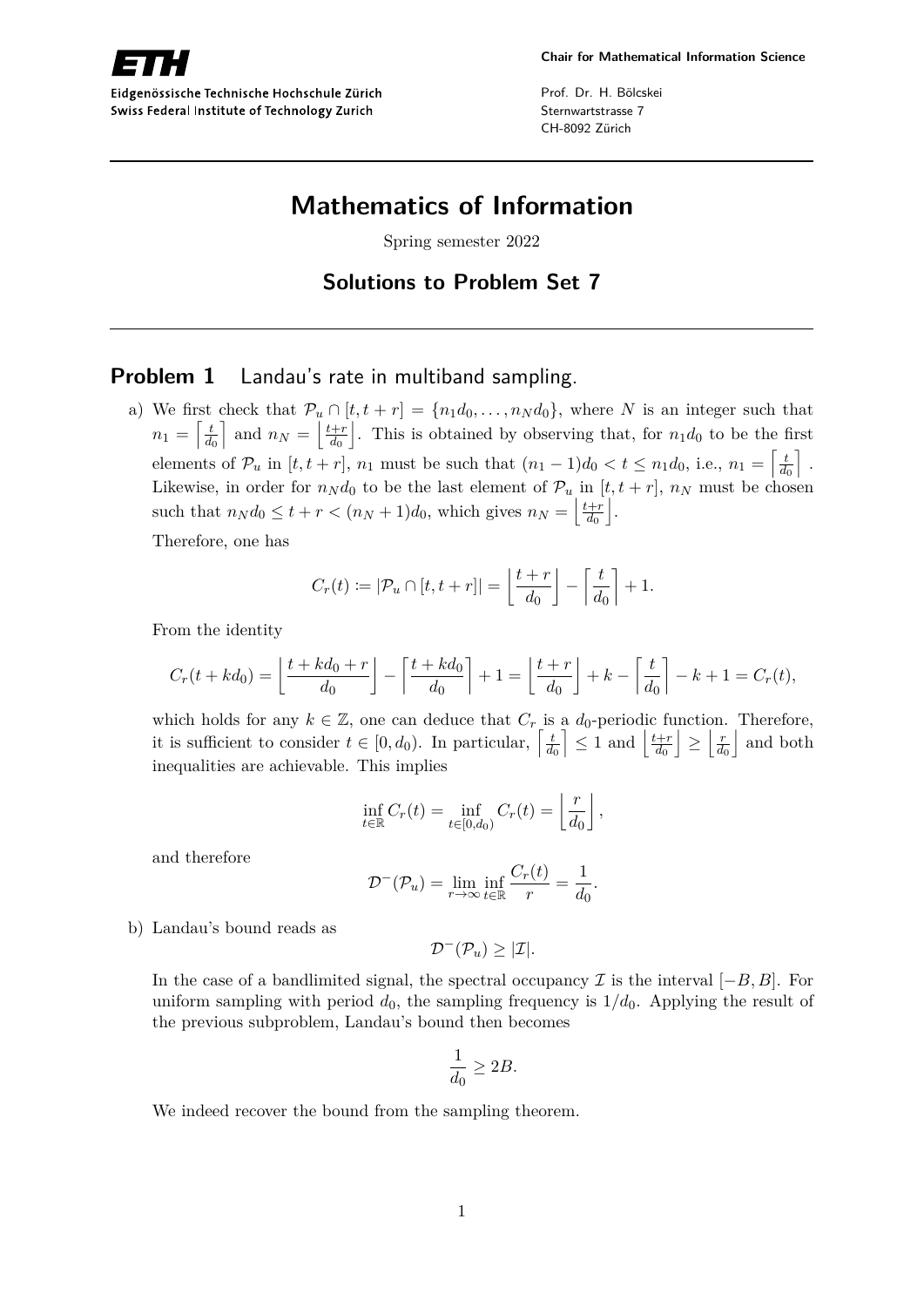## c) We first observe that

$$
\mathcal{P}_p = \bigcup_{i=1}^N \mathcal{P}_{u_i},
$$

where  $\mathcal{P}_{u_i} = \{d_0(n + \tau_i)\}_{n \in \mathbb{Z}}$  is a uniform sampling set. From the assumption that  $\tau_i \neq \tau_j$ whenever  $i \neq j$ , one can deduce that the sets  $\mathcal{P}_{u_i}$ , for  $i = 1, \ldots, N$ , are disjoint. Therefore, using a similar computation as in subproblem a), one obtains

$$
C_r(t) := |\mathcal{P}_p \cap [t, t + r]|
$$
  
=  $\sum_{i=1}^N |\mathcal{P}_{u_i} \cap [t, t + r]|$   
=  $\sum_{i=1}^N |\mathcal{P}_u \cap [t - \tau_i d_0, t - \tau_i d_0 + r]|$   
=  $\sum_{i=1}^N \left[ \frac{t - \tau_i d_0 + r}{d_0} \right] - \left[ \frac{t - \tau_i d_0}{d_0} \right] + 1.$ 

Again using the same periodicity argument as in subproblem a), one gets

$$
N\left\lfloor\frac{r}{d_0}\right\rfloor = \sum_{i=1}^N \inf_{t\in\mathbb{R}} \left\lfloor\frac{t-\tau_i d_0+r}{d_0}\right\rfloor - \left\lceil\frac{t-\tau_i d_0}{d_0}\right\rceil + 1 \le \inf_{t\in\mathbb{R}} C_r(t),
$$

and since one has

$$
C_r(t) = \sum_{i=1}^N \left\lfloor \frac{t - \tau_i d_0 + r}{d_0} \right\rfloor - \left\lceil \frac{t - \tau_i d_0}{d_0} \right\rceil + 1 \le \sum_{i=1}^N \left\lfloor \frac{r}{d_0} \right\rfloor + 1 = N\left(\left\lfloor \frac{r}{d_0} \right\rfloor + 1\right),
$$

the following estimation holds

$$
N\left\lfloor\frac{r}{d_0}\right\rfloor \le \inf_{t\in\mathbb{R}} C_r(t) \le N\left(\left\lfloor\frac{r}{d_0}\right\rfloor + 1\right).
$$

This yields

$$
\mathcal{D}^{-}(\mathcal{P}_{p}) = \lim_{r \to \infty} \inf_{t \in \mathbb{R}} \frac{C_{r}(t)}{r} = \frac{N}{d_{0}}.
$$

## **Problem 2** Recovery (Exam 2019, Problem 3).

a) (i) We can write  $x = \sum_{n \in \mathbb{Z}} c_n \phi(\cdot - n)$ , where  $\phi = \mathbb{1}_{[0,T)}$ , and

$$
c_n = \begin{cases} 1, & n \in \{0, 2\} \\ 2, & n = 1 \\ 4, & n = 3 \\ 0, & \text{else} \end{cases}.
$$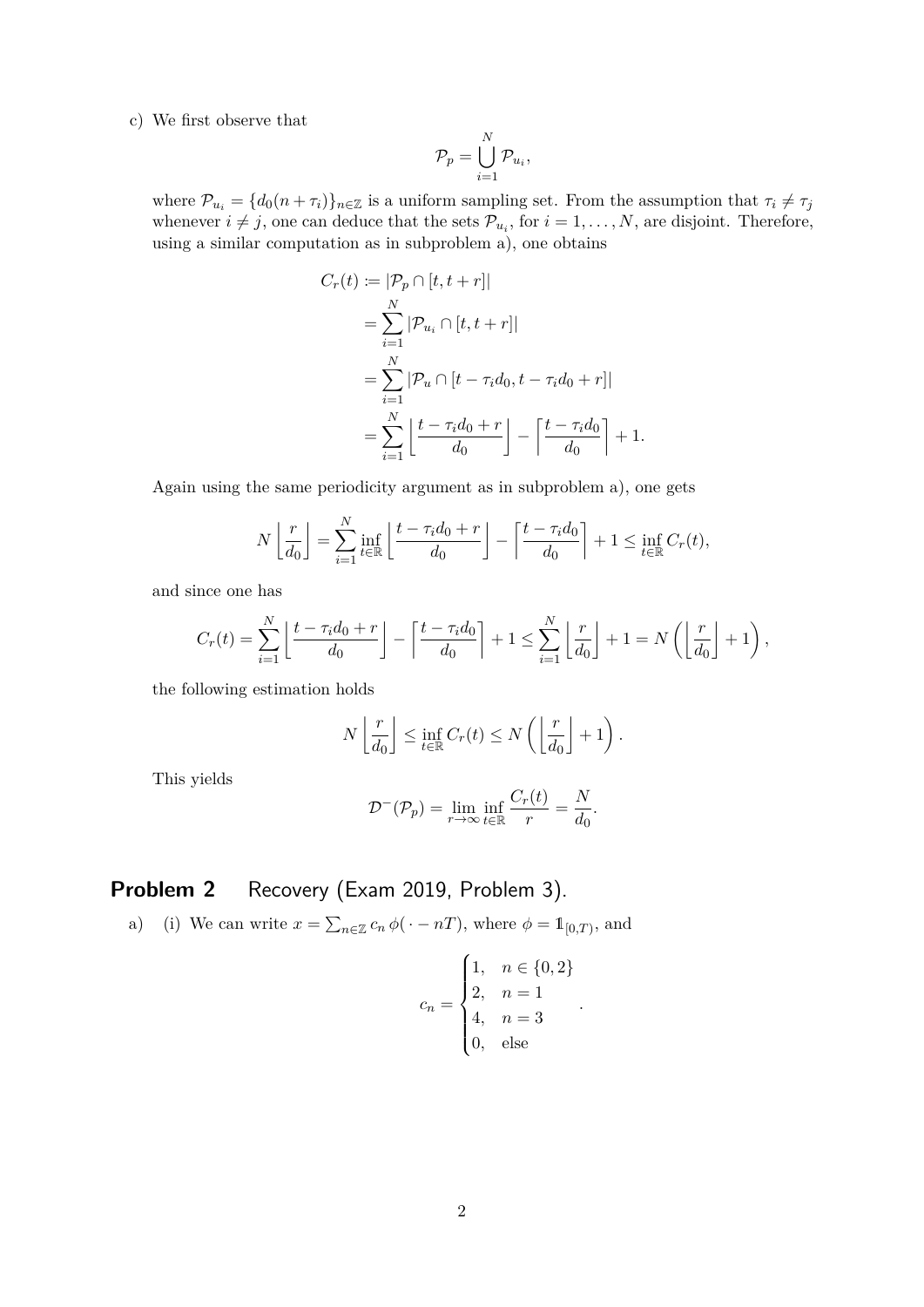(ii) The Fourier transform of  $\phi = \mathbb{1}_{[0,T)}$  is given by

$$
\hat{\phi}(\omega) = \int_0^T e^{-2\pi i \omega t} dt = \frac{e^{-2\pi i t \omega}}{-2\pi i \omega} \Big|_{t=0}^T = \frac{1 - e^{-2\pi i T \omega}}{2\pi i \omega}
$$
\n
$$
= T e^{-\pi i T \omega} \frac{e^{\pi i T \omega} - e^{-\pi i T \omega}}{2\pi i T \omega} = T e^{-\pi i T \omega} \text{sinc}(T\omega), \quad \omega \in \mathbb{R},
$$
\n(1)

where  $\text{sinc}(\theta) := \frac{\sin(\pi \theta)}{\pi \theta}, \theta \in \mathbb{R}$ . Therefore, as *x* is a linear combination of time-shifted versions of  $\phi$ , we have

$$
\hat{x}(\omega) = \underbrace{\left(\sum_{n=0}^{3} c_n e^{-2\pi i n T \omega}\right)}_{p(\omega)} \cdot \hat{\phi}(\omega), \quad \omega \in \mathbb{R}.
$$

Note that  $\hat{x}(\omega) = 0$  if and only if at least one of  $p(\omega)$  and  $\hat{\phi}(\omega)$  is zero. We have  $\{\omega \in \mathbb{R} : \hat{\phi}(\omega) = 0\} = \{\frac{n}{7}\}$  $T^{\frac{n}{T}}\}_{n\in\mathbb{Z}\setminus\{0\}}$  from the explicit expression (1). Moreover, as  $p(\omega)$  is a non-zero trigonometric polynomial, the set  $\{\omega \in \mathbb{R} : p(\omega) = 0\}$  is discrete. Therefore

$$
\{\omega \in \mathbb{R} : \hat{x}(\omega) = 0\} = \{\omega \in \mathbb{R} : \hat{\phi}(\omega) = 0\} \cup \{\omega \in \mathbb{R} : p(\omega) = 0\}
$$

is discrete, and hence *x* is not bandlimited.

- (iii) The fact that  $x$  can be reconstructed by sampling it at integer multiples of  $T$  even though it is not bandlimited does not contradict the sampling theorem as the sampling theorem only states that bandlimitedness is sufficient for reconstruction, but does not claim necessity.
- b) (i) Note that

$$
x(kT) = \sum_{n \in \mathbb{Z}} c_n \phi(kT - nT), \quad \text{for all } k \in \mathbb{Z},
$$

so we simply set  $\phi^n = {\phi((k-n)T)}_{k \in \mathbb{Z}}$  to obtain

$$
x = \sum_{n \in \mathbb{Z}} c_n \phi^n.
$$
 (2)

(ii) Note that, as DTFT :  $\ell^2(\mathbb{Z}) \to L^2[0, 2\pi)$  is continuous and (2) converges unconditionally, we have

$$
\sum_{k \in \mathbb{Z}} x(kT)e^{-ik\theta} = \text{DTFT}\{\mathbf{x}\}(\theta) = \text{DTFT}\Big{\sum_{n \in \mathbb{Z}} c_n \phi^n\Big}(\theta)
$$

$$
= \sum_{n \in \mathbb{Z}} c_n \text{DTFT}\{\phi^n\}(\theta)
$$

$$
= \sum_{n \in \mathbb{Z}} c_n e^{-in\theta} \text{DTFT}\{\phi^0\}(\theta)
$$

$$
= \text{DTFT}\{\{c_n\}_{n \in \mathbb{Z}}\}(\theta) \cdot \sum_{k \in \mathbb{Z}} \phi(kT)e^{-ik\theta}, \quad \theta \in [0, 2\pi). \tag{3}
$$

Now, let  $\alpha > 0$  be such that  $\left| \sum_{k \in \mathbb{Z}} \phi(kT) e^{-ik\theta} \right| \ge \alpha > 0$ , for all  $\theta \in [0, 2\pi)$ , as per